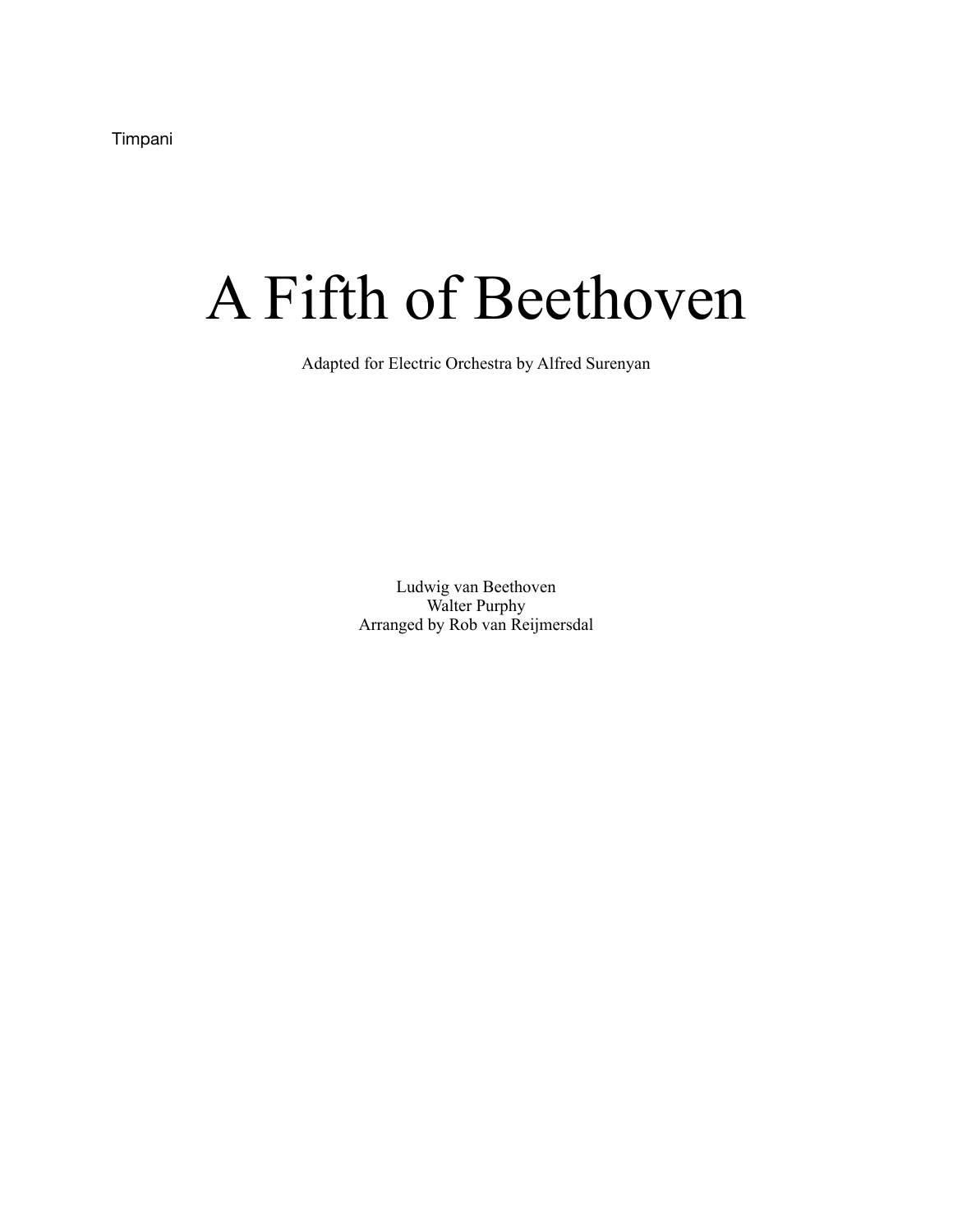Timpani

## A Fifth of Beethoven

Adapted for Electric Orchestra by Alfred Surenyan

Ludwig van Beethoven Walter Murphy Arranged by Rob van Reijmersdal















Copyright © 2009 Molenaar Edition BV, Wormerrveer, The Neetherlands